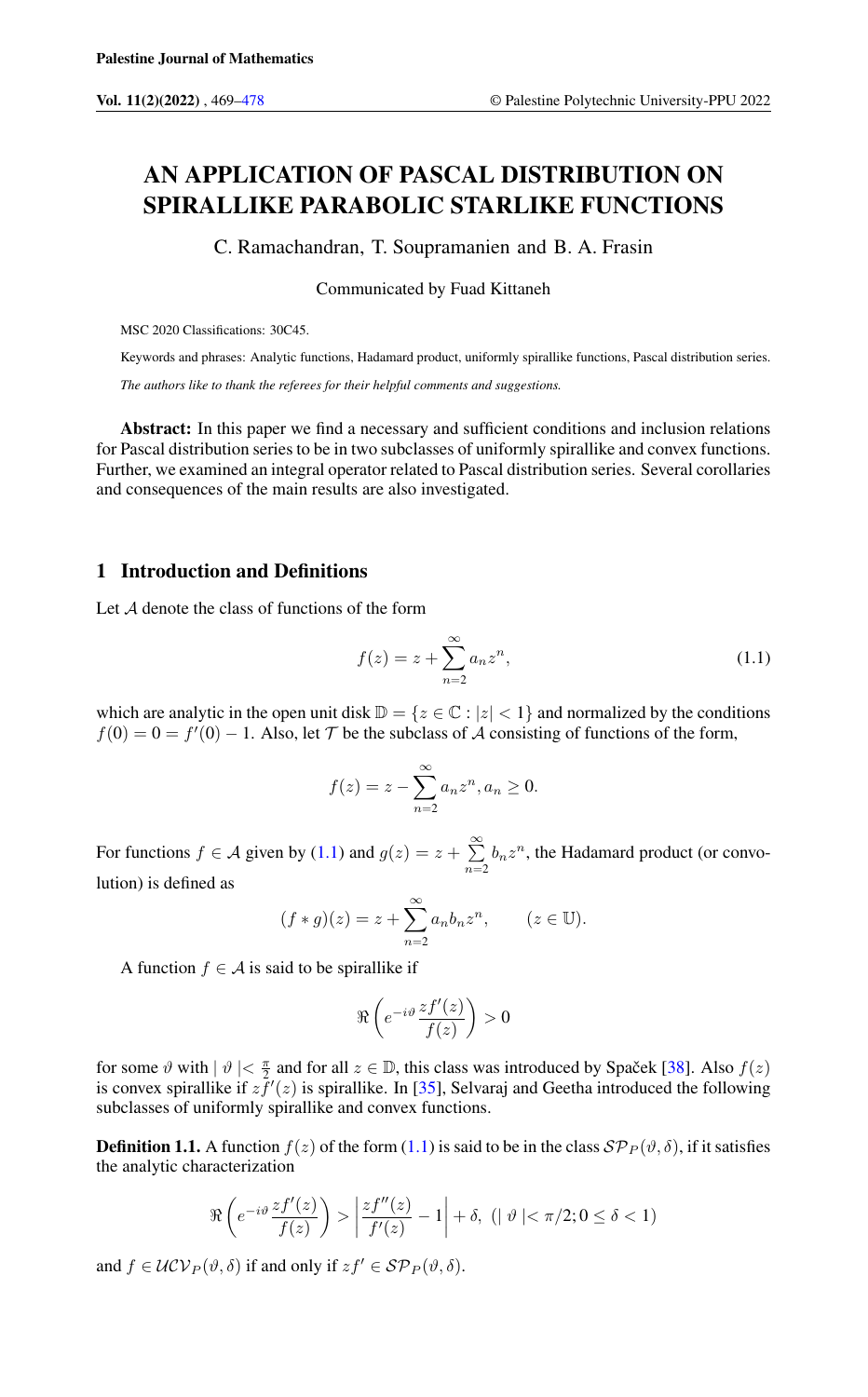We write

$$
\mathcal{TSP}_P(\vartheta,\delta) = \mathcal{SP}_P(\vartheta,\delta) \cap \mathcal{T}
$$

and

$$
\mathcal{UCT}_P(\vartheta,\delta)=\mathcal{UCV}_P(\vartheta,\delta)\cap \mathcal{T}.
$$

In particular,  $\mathcal{SP}_p(\vartheta, 0) = \mathcal{SP}_P(\vartheta)$  and  $\mathcal{UCV}_P(\vartheta, 0) = \mathcal{UCV}_P(\vartheta)$ , the classes of uniformly spirallike and uniformly convex were introduced by Ravichandran et al. [\[32\]](#page-8-1). For  $\vartheta = 0$ , the classes  $UCV<sub>P</sub>(\vartheta)$  and  $SP<sub>P</sub>(\vartheta)$ , respectively, reduces to the classes  $UCV$  and  $SP$  introduced and studied by Rønning [\[34\]](#page-8-2). For more thought-provoking advancements of some classes related to subclasses of uniformly spirallike and uniformly convex spirallike, the readers may be referred to the works of Frasin [\[17,](#page-8-3) [6\]](#page-7-1), Goodman [\[20,](#page-8-4) [19\]](#page-8-5), Al-Hawary and Frasin [\[1\]](#page-7-2), Kanas and Wisniowska [\[21,](#page-8-6) [22\]](#page-8-7) and Rønning [\[33,](#page-8-8) [34\]](#page-8-2).

A variable X is said to be *Pascal distribution* if it takes the values  $0, 1, 2, 3, \ldots$  with probabilities

$$
(1-q)^m
$$
,  $\frac{qm(1-q)^m}{1!}$ ,  $\frac{q^2m(m+1)(1-q)^m}{2!}$ ,  $\frac{q^3m(m+1)(m+2)(1-q)^m}{3!}$ , ...  
respectively, where q and m are called the parameters, and thus

$$
P(X = k) = {k+m-1 \choose m-1} q^{k} (1-q)^{m}, \qquad k = 0, 1, 2, 3, \cdots.
$$

Very recently, El-Deeb et al. [\[5\]](#page-7-3) provided a power series whose coefficients are probabilities of Pascal distribution

$$
\Psi_q^m(z) = z + \sum_{n=2}^{\infty} {n+m-2 \choose m-1} q^{n-1} (1-q)^m z^n, \qquad z \in \mathbb{D},
$$

where  $m \geq 1$ ;  $0 \leq q \leq 1$  and one can easily verify that the radius of convergence of above series is infinity by ratio test. This series laid the path to many young researches. We also define the series

$$
\Phi_q^m(z) = 2z - \Psi_q^m(z) = z - \sum_{n=2}^{\infty} {n+m-2 \choose m-1} q^{n-1} (1-q)^m z^n, \qquad z \in \mathbb{D}.
$$

In this article we investigate the mapping properties of the function  $\mathfrak{F}(z)$  which is the linear combination of  $\Phi_q^m(z)$  and its derivative such that

$$
\mathfrak{F}(z) = (1 - \mu)\Phi_q^m(z) + \mu z (\Phi_q^m(z))', \qquad \mu \ge 0
$$
  

$$
\mathfrak{F}(z) = z - \sum_{n=2}^{\infty} (1 - \mu + n\mu) {n+m-2 \choose m-1} q^{n-1} (1-q)^m z^n, \qquad z \in \mathbb{D}.
$$

Now, we define the linear operator

$$
\mathcal{L}_q^m(z): \mathcal{A} \to \mathcal{A}
$$

defined by the convolution or Hadamard product

$$
\mathcal{L}_q^m f(z) = \mathfrak{F}(z) * f(z) = z + \sum_{n=2}^{\infty} (1 - \mu + n\mu) {n + m - 2 \choose m - 1} q^{n-1} (1 - q)^m a_n z^n, \qquad z \in \mathbb{D}.
$$

Inspired by noticeable earlier results on relations between different subclasses of analytic and univalent functions by using hypergeometric functions, special functions (see for example, [\[2,](#page-7-4) [18,](#page-8-9) [23,](#page-8-10) [36,](#page-8-11) [37,](#page-9-1) [30\]](#page-8-12)) and by the recent investigations (see for example, ([\[4\]](#page-7-5), [\[7\]](#page-7-6)-[\[16\]](#page-8-13), [\[24,](#page-8-14) [25,](#page-8-15) [27,](#page-8-16) [28,](#page-8-17) [29,](#page-8-18) [31\]](#page-8-19)), in the present paper we determine the necessary and sufficient conditions for  $\mathfrak{F}(z)$  to be in our classes  $\mathcal{TP}_p(\vartheta,\delta)$  and  $\mathcal{UCT}_p(\vartheta,\delta)$  and relations of these subclasses with  $\mathcal{R}^{\tau}(\eta,\nu)$  introduced by Swaminathan [\[39\]](#page-9-2). Finally, we provide conditions for the integral operator  $\mathcal{G}_q^m(z) = \int_0^z$  $\mathfrak{F}(t)$  $\frac{t}{t} dt$  belonging to the above classes.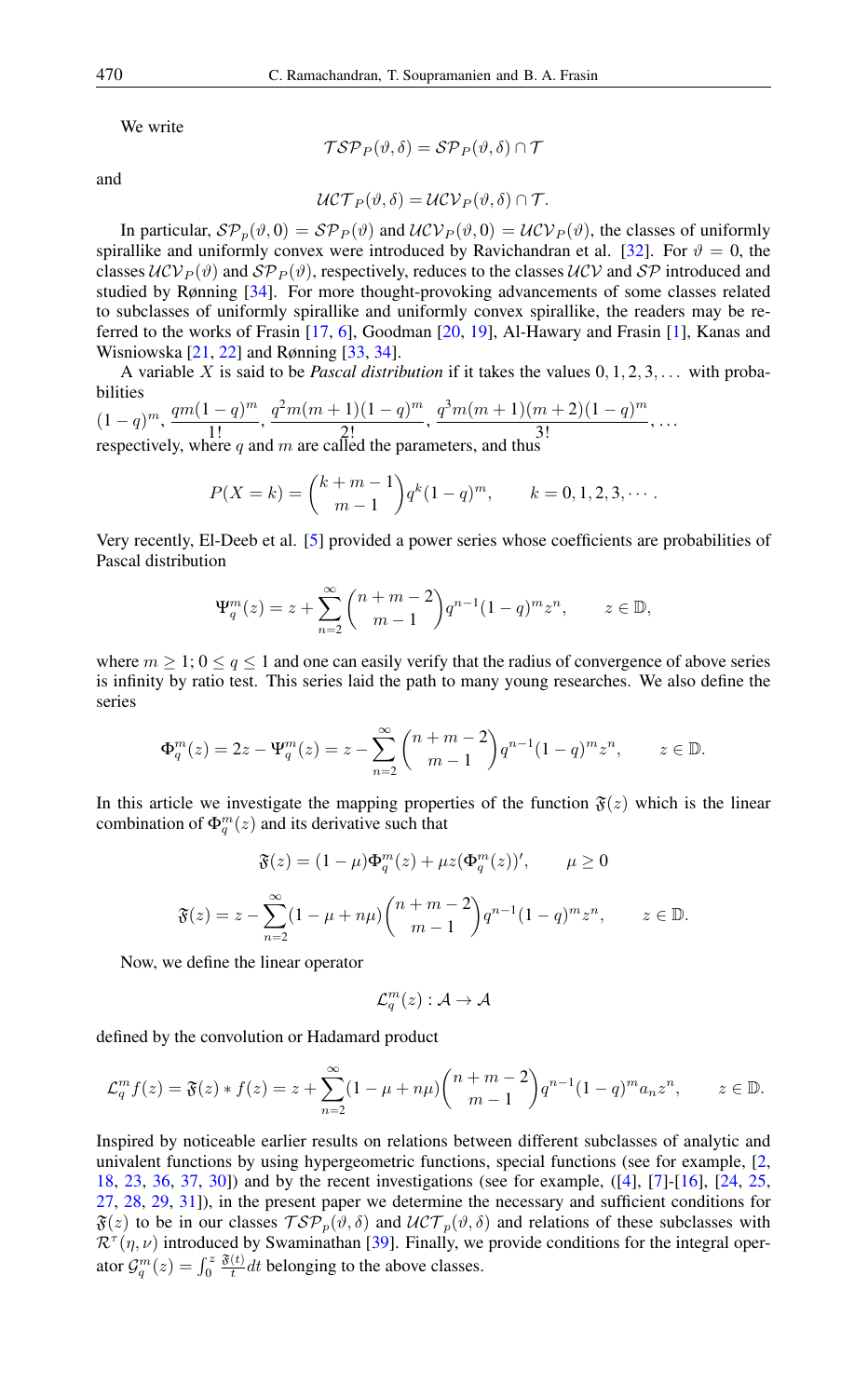<span id="page-2-0"></span>**Lemma 1.2.** *[\[35\]](#page-8-0) A* function  $f(z)$  *of the form* [\(1.1\)](#page-0-0) *is in*  $TSP_p(\vartheta, \delta)$  *if and only if it satisfies* 

$$
\sum_{n=2}^{\infty} (2n - \cos \vartheta - \delta) |a_n| \le \cos \vartheta - \delta, \qquad (|\vartheta| < \pi/2; 0 \le \delta < 1).
$$

*In particular, when*  $\delta = 0$ *, we obtain a necessary and sufficient condition for a function*  $f(z)$ *of the form* [\(1.1\)](#page-0-0) *to be in the class*  $\mathcal{TSP}_p(\vartheta)$  *is that* 

$$
\sum_{n=2}^{\infty} (2n - \cos \vartheta) |a_n| \le \cos \vartheta, \qquad (|\vartheta| < \pi/2).
$$

<span id="page-2-3"></span>**Lemma 1.3.** *[\[35\]](#page-8-0) A function*  $f(z)$  *of the form* [\(1.1\)](#page-0-0) *is in*  $\mathcal{UCT}_p(\vartheta, \delta)$  *if and only if it satisfies* 

$$
\sum_{n=2}^{\infty} n(2n - \cos \vartheta - \delta) |a_n| \le \cos \vartheta - \delta, \qquad (|\vartheta| < \pi/2; 0 \le \delta < 1).
$$

*In particular, when*  $\delta = 0$ *, we obtain a necessary and sufficient condition for a function*  $f(z)$ *of the form* [\(1.1\)](#page-0-0) *to be in the class*  $\mathcal{UCT}_p(\vartheta)$  *is that* 

$$
\sum_{n=2}^{\infty} n(2n - \cos \vartheta) |a_n| \le \cos \vartheta, \qquad (|\vartheta| < \pi/2).
$$

# 2 The necessary and sufficient conditions

For convenience throughout in the sequel, we use the following identities that hold for  $m \geq 1$ and  $0 \leq q < 1$ :

$$
\sum_{n=0}^{\infty} {n+m-1 \choose m-1} q^n = \frac{1}{(1-q)^m}, \qquad \sum_{n=0}^{\infty} {n+m-2 \choose m-2} q^n = \frac{1}{(1-q)^{m-1}},
$$
  

$$
\sum_{n=0}^{\infty} {n+m \choose m} q^n = \frac{1}{(1-q)^{m+1}}, \qquad \sum_{n=0}^{\infty} {n+m+1 \choose m+1} q^n = \frac{1}{(1-q)^{m+2}}.
$$

By simple calculations we derive the following relations:

<span id="page-2-1"></span>
$$
\sum_{n=2}^{\infty} \binom{n+m-2}{m-1} q^{n-1} = \sum_{n=0}^{\infty} \binom{n+m-1}{m-1} q^n - 1 = \frac{1}{(1-q)^m} - 1,\tag{2.1}
$$

$$
\sum_{n=2}^{\infty} (n-1) \binom{n+m-2}{m-1} q^{n-1} = qm \sum_{n=0}^{\infty} \binom{n+m}{m} q^n = \frac{qm}{(1-q)^{m+1}},\tag{2.2}
$$

<span id="page-2-2"></span>
$$
\sum_{n=3}^{\infty} (n-1)(n-2) \binom{n+m-2}{m-1} q^{n-1} = q^2 m(m+1) \sum_{n=0}^{\infty} \binom{n+m+1}{m+1} q^n
$$

$$
= \frac{q^2 m(m+1)}{(1-q)^{m+2}}.
$$
(2.3)

and

<span id="page-2-4"></span>
$$
\sum_{n=4}^{\infty} (n-1)(n-2)(n-3) \binom{n+m-2}{m-1} q^{n-1} = q^3 m(m+1)(m+2) \sum_{n=0}^{\infty} \binom{n+m+2}{m+2} q^n
$$

$$
= \frac{q^3 m(m+1)(m+2)}{(1-q)^{m+3}}.
$$
(2.4)

Unless otherwise mentioned, we shall assume through out this paper that  $|\vartheta| < \pi/2$ ,  $0 \le \delta < 1$ and  $0 \leq q < 1$ .

First we obtain the necessary and sufficient conditions for  $\mathfrak{F}(z)$  to be in  $\mathcal{TSP}_P(\vartheta, \delta)$  and  $\mathcal{UCT}_p(\vartheta,\delta).$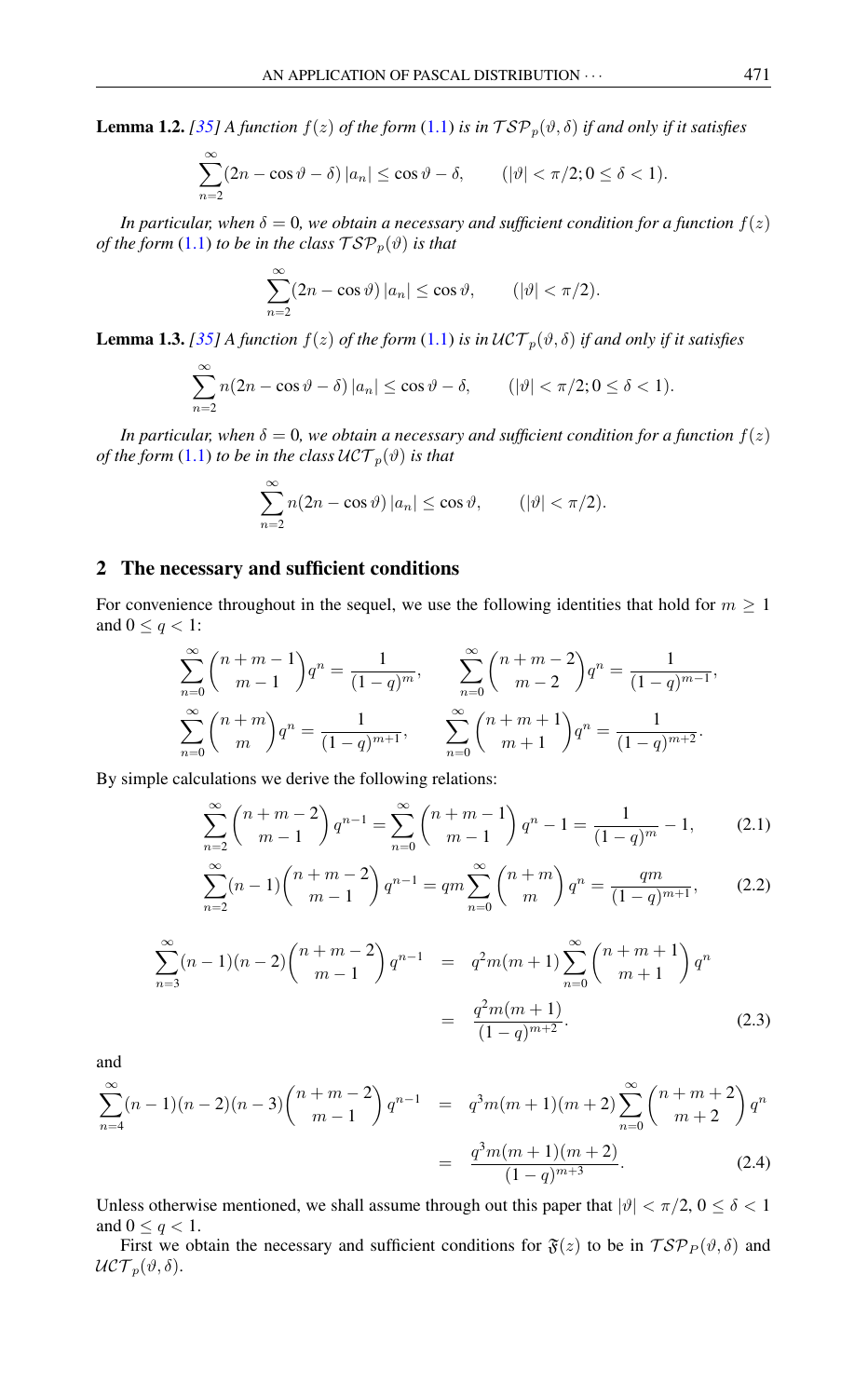<span id="page-3-3"></span>**Theorem 2.1.** *If*  $m \geq 1$ *, then*  $\mathfrak{F}(z)$  *is in*  $\mathcal{TSP}_p(\vartheta, \delta)$  *if and only if* 

$$
\frac{2\mu m(m+1)q^2}{(1-q)^2} + \frac{(2+\mu(4-\cos\vartheta-\delta))mq}{1-q} + (2-\cos\vartheta-\delta)\left[1-(1-q)^m\right] \le \cos\vartheta-\delta. \tag{2.5}
$$

*Proof.* Since

<span id="page-3-1"></span><span id="page-3-0"></span>
$$
\mathfrak{F}(z) = z - \sum_{n=2}^{\infty} (1 - \mu + n\mu) {n + m - 2 \choose m - 1} q^{n-1} (1 - q)^m z^n.
$$

Using the Lemma [1.2,](#page-2-0) it suffices to show that

$$
\sum_{n=2}^{\infty} (2n - \cos \vartheta - \delta)(1 - \mu + n\mu) \binom{n+m-2}{m-1} q^{n-1} (1 - q)^m \le \cos \vartheta - \delta. \tag{2.6}
$$

From  $(2.6)$  we let

$$
\mathfrak{L}_1(m, n, \vartheta, \delta) = \sum_{n=2}^{\infty} (2n - \cos \vartheta - \delta)(1 - \mu + n\mu) {n+m-2 \choose m-1} q^{n-1} (1-q)^m
$$
  

$$
= 2\mu \sum_{n=2}^{\infty} n^2 {n+m-2 \choose m-1} q^{n-1} (1-q)^m
$$
  

$$
+ [2(1-\mu) - \mu(\cos \vartheta + \delta)] \sum_{n=2}^{\infty} n {n+m-2 \choose m-1} q^{n-1} (1-q)^m
$$
  

$$
- (\cos \vartheta + \delta)(1-\mu) \sum_{n=2}^{\infty} {n+m-2 \choose m-1} q^{n-1} (1-q)^m.
$$

Writing

$$
n = (n-1) + 1
$$

and

$$
n^2 = (n-1)(n-2) + 3(n-1) + 1,
$$

we get

$$
\mathfrak{L}_1(m, n, \vartheta, \delta) = 2\mu \sum_{n=2}^{\infty} (n-1)(n-2) {n+m-2 \choose m-1} q^{n-1} (1-q)^m
$$
  
+
$$
[2(1+2\mu) - \mu(\cos\vartheta + \delta)] \sum_{n=2}^{\infty} (n-1) {n+m-2 \choose m-1} q^{n-1} (1-q)^m
$$
  
+
$$
[2 - (\cos\vartheta + \delta)] \sum_{n=2}^{\infty} {n+m-2 \choose m-1} q^{n-1} (1-q)^m
$$

Now using  $(2.1) - (2.3)$  $(2.1) - (2.3)$  $(2.1) - (2.3)$ , we get

$$
\mathfrak{L}_1(m, n, \vartheta, \delta) = \frac{2\mu m(m+1)q^2}{(1-q)^2} + \frac{(2+\mu(4-\cos\vartheta-\delta))mq}{1-q} + (2-\cos\vartheta-\delta)[1-(1-q)^m].
$$

Hence  $\mathfrak{L}_1(m, n, \vartheta, \delta)$  is bounded above by cos  $\vartheta - \delta$  if and only if [\(2.5\)](#page-3-1) holds.

<span id="page-3-4"></span>**Theorem 2.2.** *If*  $m \geq 1$ *, then*  $\mathfrak{F}(z)$  *is in*  $\mathcal{UCT}_p(\vartheta, \delta)$  *if and only if* 

<span id="page-3-2"></span>
$$
\frac{2\mu m(m+1)(m+2)q^3}{(1-q)^3} + \frac{m(m+1)q^2(2+\mu[12-\cos\vartheta-\delta])}{(1-q)^2} \n+ \frac{q m}{1-q}(6-\cos\vartheta-\delta+\mu[14-2\cos\vartheta-2\delta]) \n+ (2\mu+2-\cos\vartheta-\delta)[1-(1-q)^m] \leq \cos\vartheta-\delta. (2.7)
$$

 $\Box$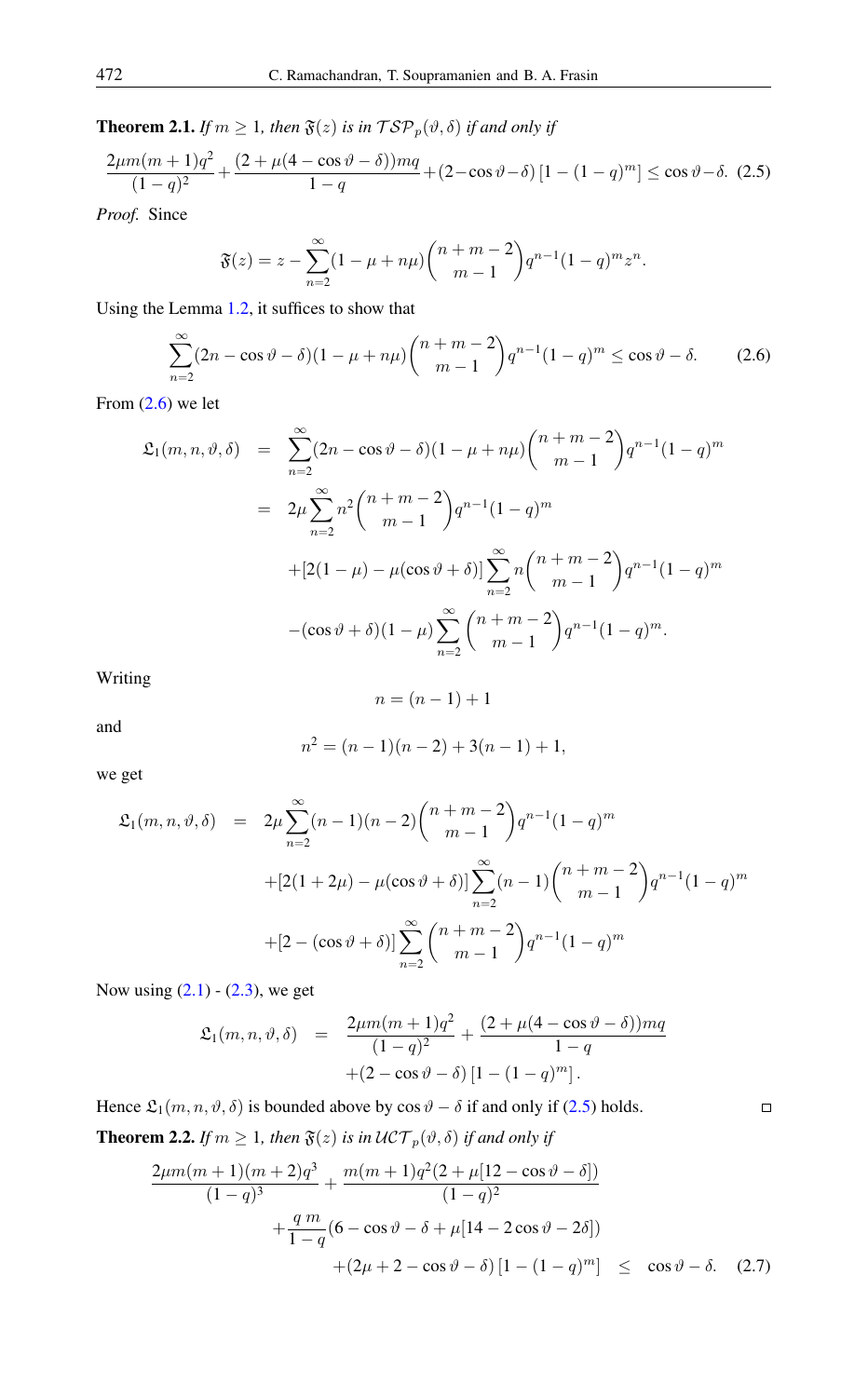*Proof.* In view of Lemma [1.3,](#page-2-3) we have to show that

<span id="page-4-0"></span>
$$
\sum_{n=2}^{\infty} n(2n - \cos \vartheta - \delta)(1 - \mu + n\mu) \binom{n+m-2}{m-1} q^{n-1} (1 - q)^m \le \cos \vartheta - \delta. \tag{2.8}
$$

From [\(2.8\)](#page-4-0), consider the expression

$$
\mathfrak{L}_{2}(m, n, \vartheta, \delta) = \sum_{n=2}^{\infty} n(2n - \cos \vartheta - \delta)(1 - \mu + n\mu) \binom{n+m-2}{m-1} q^{n-1} (1-q)^m
$$
  

$$
= 2\mu \sum_{n=2}^{\infty} n^3 \binom{n+m-2}{m-1} q^{n-1} (1-q)^m
$$
  

$$
+ (2 - \mu [2 + \cos \vartheta + \delta]) \sum_{n=2}^{\infty} n^2 \binom{n+m-2}{m-1} q^{n-1} (1-q)^m
$$
  

$$
+ (1 - \mu)(- \cos \vartheta - \delta) \sum_{n=2}^{\infty} n \binom{n+m-2}{m-1} q^{n-1} (1-q)^m
$$

Writing

$$
n = (n - 1) + 1
$$

$$
n2 = (n - 1)(n - 2) + 3(n - 1) + 1
$$

and

$$
n3 = (n - 1)(n - 2)(n - 3) + 6(n - 1)(n - 2) + 7(n - 1) + 1
$$

and using  $(2.1) - (2.4)$  $(2.1) - (2.4)$  $(2.1) - (2.4)$ , we get

$$
\mathfrak{L}_2(m, n, \vartheta, \delta) = \frac{2\mu m(m+1)(m+2)q^3}{(1-q)^3} + \frac{m(m+1)q^2[2+\mu(12-\cos\vartheta-\delta)]}{(1-q)^2} \n+ \frac{mq}{1-q}[6-\cos\vartheta-\delta+2\mu(12-\cos\vartheta-\delta)] \n+ (2\mu+2-\cos\vartheta-\delta)[1-(1-q)^m].
$$

Hence,  $\mathfrak{L}_2(m, n, \vartheta, \delta)$  is bounded above by cos  $\vartheta - \delta$  if [\(2.7\)](#page-3-2) is satisfied.

## 3 Inclusion Properties

A function  $f \in \mathcal{A}$  is said to be in the class  $\mathcal{R}^{\tau}(\eta, v)$ ,  $(\tau \in \mathbb{C}\backslash\{0\}, 0 < \eta \leq 1; v < 1)$ , if it satisfies the inequality

$$
\left|\frac{(1-\eta)\frac{f(z)}{z}+\eta f'(z)-1}{2\tau(1-\nu)+(1-\eta)\frac{f(z)}{z}+\eta f'(z)-1}\right|<1,\qquad (z\in\mathbb{D}).
$$

The class  $\mathcal{R}^{\tau}(\eta, v)$  was introduced earlier by Swaminathan [\[39\]](#page-9-2) (for special cases see the references cited there in) and obtained the following estimate.

<span id="page-4-2"></span>**Lemma 3.1.** *[\[39\]](#page-9-2) If*  $f \in \mathbb{R}^{\tau}(\eta, v)$  *is of form* [\(1.1\)](#page-0-0)*, then* 

<span id="page-4-1"></span>
$$
|a_n| \le \frac{2|\tau|(1-\nu)}{1+\eta(n-1)}, \quad n \in \mathbb{N} \setminus \{1\}.
$$
 (3.1)

*The bounds given in* [\(3.1\)](#page-4-1) *are sharp.*

Making use of the Lemma [3.1,](#page-4-2) we will focus the influence of the Pascal distribution series on the classes  $\mathcal{TSP}_p(\vartheta, \delta)$  and  $\mathcal{UCT}_p(\vartheta, \delta)$ .

 $\Box$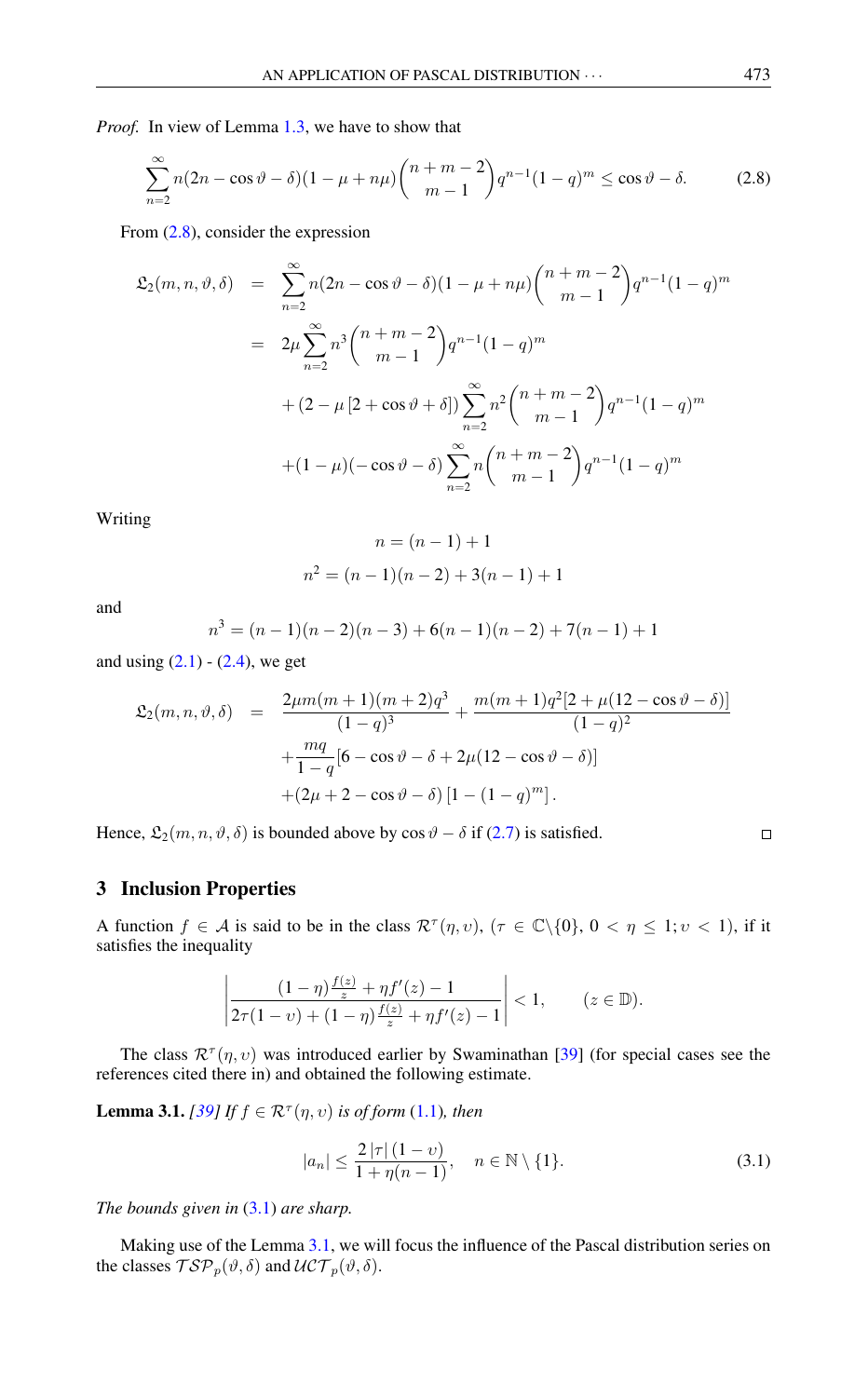<span id="page-5-1"></span>**Theorem 3.2.** Let  $m > 1$  and  $f \in \mathcal{R}^{\tau}(\eta, v)$ . Then  $\mathcal{L}_q^m f(z)$  is in the class  $\mathcal{T} \mathcal{S} \mathcal{P}_p(\vartheta, \delta)$  if

<span id="page-5-0"></span>
$$
\frac{2|\tau|(1-\nu)}{\eta} \left[ (2-\mu[2+\cos\vartheta+\delta]) (1-(1-q)^m) + \frac{2\mu mq}{1-q} \right]
$$
  
 
$$
-\frac{(1-\mu)(\cos\vartheta+\delta)}{q(m-1)} (1-q-(1-q)^m [1+q(m-1)]) \right] \leq \cos\vartheta-\delta. \quad (3.2)
$$

*Proof.* In view of Lemma [1.2,](#page-2-0) it is required to show that

$$
\sum_{n=2}^{\infty} (2n - \cos \vartheta - \delta)(1 - \mu + n\mu) {n+m-2 \choose m-1} q^{n-1} (1-q)^m |a_n| \le \cos \vartheta - \delta.
$$

Since  $f \in \mathcal{R}^{\tau}(\eta, v)$  then by Lemma [3.1](#page-4-2) we have

$$
|a_n| \le \frac{2|\tau| (1 - v)}{1 + \eta(n - 1)}, \quad n \in \mathbb{N} \setminus \{1\}.
$$

Thus, we have

$$
\mathfrak{L}_{3}(m, n, \vartheta, \delta)
$$
\n
$$
= \sum_{n=2}^{\infty} (2n - \cos \vartheta - \delta)(1 - \mu + n\mu) \binom{n+m-2}{m-1} q^{n-1} (1-q)^m |a_n|
$$
\n
$$
\leq 2 |\tau| (1-\nu) \left[ \sum_{n=2}^{\infty} \frac{1}{1 + \eta(n-1)} (2n - \cos \vartheta - \delta)(1 - \mu + n\mu) \binom{n+m-2}{m-1} q^{n-1} (1-q)^m \right].
$$

Since  $1 + \eta(n - 1) \geq n\eta$ , we get

$$
\mathfrak{L}_{3}(m, n, \vartheta, \delta)
$$
\n
$$
\leq \frac{2|\tau|(1-\upsilon)}{\eta} \left[ \sum_{n=2}^{\infty} \frac{1}{n} (2n - \cos \vartheta - \delta)(1 - \mu + n\mu) {n+m-2 \choose m-1} q^{n-1} (1-q)^m \right]
$$
\n
$$
= \frac{2|\tau|(1-\upsilon)}{\eta} \left[ (2 - \mu[\cos \vartheta + \delta]) \sum_{n=2}^{\infty} {n+m-2 \choose m-1} q^{n-1} (1-q)^m \right.
$$
\n
$$
+2\mu \sum_{n=2}^{\infty} (n-1) {n+m-2 \choose m-1} q^{n-1} (1-q)^m + 2\mu \sum_{n=2}^{\infty} {n+m-2 \choose m-1} q^{n-1} (1-q)^m
$$
\n
$$
- (1-\mu)(\cos \vartheta + \delta) \sum_{n=2}^{\infty} \frac{1}{n} {n+m-2 \choose m-1} q^{n-1} (1-q)^m \right]
$$
\n
$$
\leq \frac{2|\tau|(1-\upsilon)}{\eta} \left[ (2 - \mu[\cos \vartheta + \delta]) (1-q)^m \sum_{n=0}^{\infty} {n+m-1 \choose m-1} q^n
$$
\n
$$
+2\mu(1-q)^m \sum_{n=0}^{\infty} {n+m \choose m} q^n + 2\mu(1-q)^m \left( \sum_{n=0}^{\infty} {n+m-1 \choose m-1} q^{n-1} - 1 \right)
$$
\n
$$
- (1-\mu)(\cos \vartheta + \delta)(1-q)^m \frac{1}{q(m-1)} \left( \sum_{n=0}^{\infty} {n+m-2 \choose m-2} q^n - 1 - (m-1)q \right)
$$
\n
$$
= \frac{2|\tau|(1-\upsilon)}{\eta} \left[ (2-\mu[\cos \vartheta + \delta]) (1-(1-q)^m) + \frac{2\mu mq}{1-q}
$$
\n
$$
- \frac{(1-\mu)(\cos \vartheta + \delta)}{q(m-1)} (1-q - (1-q)^m [1+q(m-1)]) \right].
$$

But the above equation is bounded by  $\cos \theta - \delta$ , if [\(3.2\)](#page-5-0) holds. This completes the proof of Theorem [3.2.](#page-5-1) $\Box$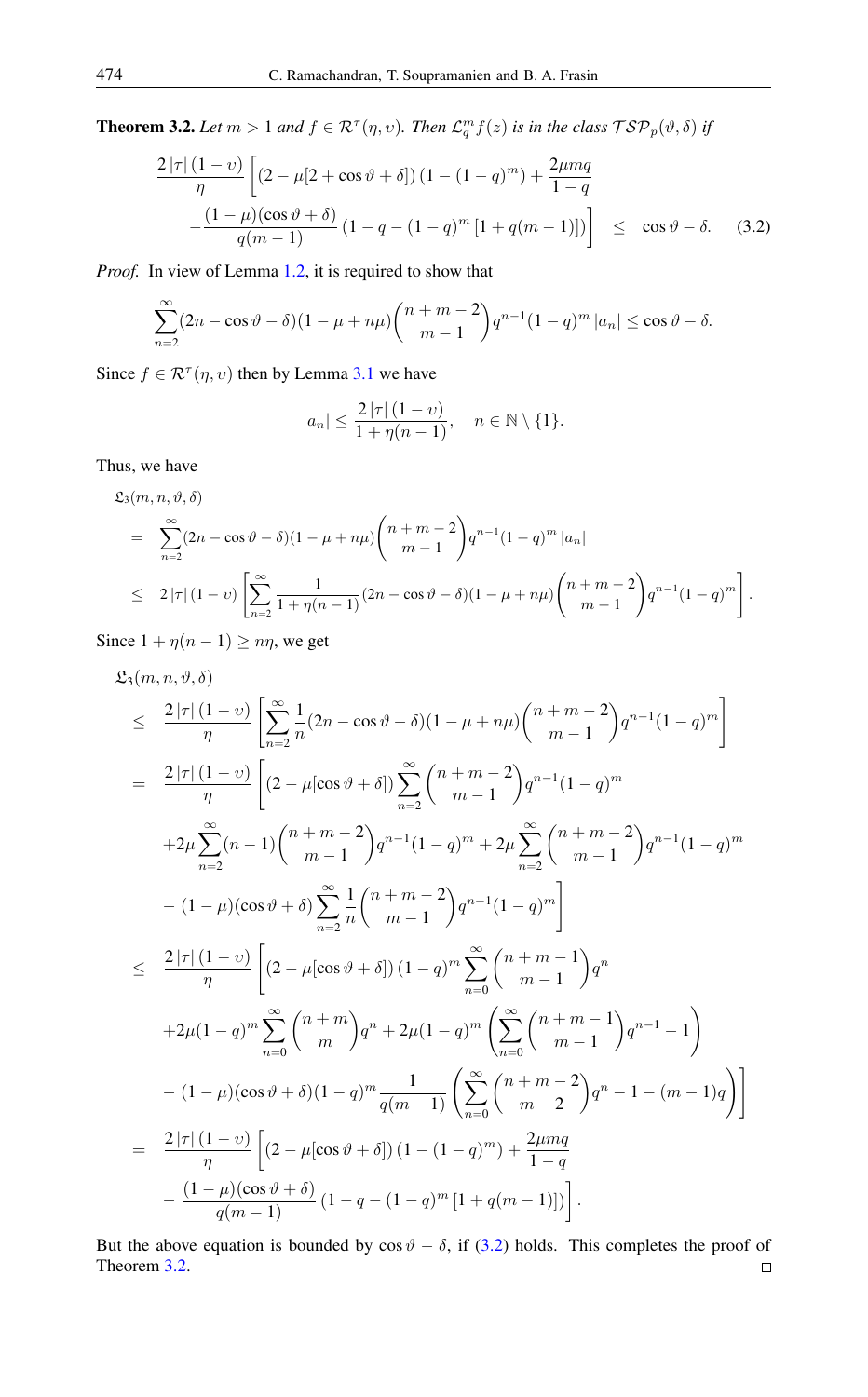<span id="page-6-0"></span>**Theorem 3.3.** Let  $f \in \mathcal{R}^{\tau}(\eta, v)$ . Then  $\mathcal{L}_q^m f(z)$  is in the class  $\mathcal{UCT}_p(\vartheta, \delta)$  if

$$
\frac{2\left|\tau\right|(1-\upsilon)}{\eta} \left[ \frac{2\mu m(m+1)q^2}{(1-q)^2} + (2-\cos\vartheta-\delta) \left[1-(1-q)^m\right] + \frac{(2+\mu(4-\cos\vartheta-\delta))mq}{1-q} \right] \le \cos\vartheta-\delta.
$$

Proof of Theorem [3.3](#page-6-0) is omitted because it can be made similar to the proof of Theorem [3.2.](#page-5-1)

**Remark 3.4.** For the special case  $\mu = 1$ , Theorems [2.1](#page-3-3) - [2.2](#page-3-4) and Theorems [3.2](#page-5-1) - [3.3](#page-6-0) provide similar results obtained by Murugusundaramoorthy et al. [\[26\]](#page-8-20).

#### 4 An integral operator

<span id="page-6-1"></span>**Theorem 4.1.** If the function  $\mathcal{G}_q^m(z)$  is given by

<span id="page-6-2"></span>
$$
\mathcal{G}_q^m(z) = \int_0^z \frac{\mathfrak{F}(t)}{t} dt, \qquad z \in \mathbb{D}
$$
 (4.1)

then  $\mathcal{G}_q^m(z) \in \mathcal{UCT}_p(\vartheta,\delta)$  if and only if

$$
\frac{2\mu m(m+1)q^2}{(1-q)^2} + \frac{(2+\mu(4-\cos\vartheta-\delta))mq}{1-q} + (2-\cos\vartheta-\delta)\left[1-(1-q)^m\right] \le \cos\vartheta-\delta.
$$

*Proof.* Since

$$
\mathcal{G}_q^m(z) = z - \sum_{n=2}^{\infty} (1 - \mu + n\mu) {n+m-2 \choose m-1} q^{n-1} (1-q)^m \frac{z^n}{n}
$$

then by Lemma [1.3,](#page-2-3) we need only to verify that

$$
\sum_{n=2}^{\infty} n(2n - \cos \vartheta - \delta) \times \frac{1}{n} (1 - \mu + n\mu) {n+m-2 \choose m-1} q^{n-1} (1-q)^m \le \cos \vartheta - \delta,
$$

or, equivalently

$$
\sum_{n=2}^{\infty} (2n - \cos \vartheta - \delta)(1 - \mu + n\mu) {n+m-2 \choose m-1} q^{n-1} (1-q)^m \le \cos \vartheta - \delta.
$$

The rest part of the proof of Theorem [4.1](#page-6-1) is similar to that of Theorem [2.1,](#page-3-3) and so we omit the details.  $\Box$ 

<span id="page-6-3"></span>**Theorem 4.2.** If  $m > 1$ , then the integral operator  $\mathcal{G}_q^m(z)$  given by [\(4.1\)](#page-6-2) is in the class  $\mathcal{TSP}_p(\vartheta, \delta)$  *if and only if* 

$$
(2 - \mu[\cos\vartheta + \delta]) (1 - (1 - q)^m) + \frac{2\mu qm}{1 - q}
$$

$$
-\frac{(1 - \mu)(\cos\vartheta + \delta)}{q(m - 1)} (1 - q - (1 - q)^m [1 + q(m - 1)]) \leq \cos\vartheta - \delta.
$$

The proof of Theorem [4.2](#page-6-3) is omitted because it can be made similar to the proof of Theorem [3.2.](#page-5-1)

**Remark 4.3.** For  $\mu = 0$ , the Theorems [4.1](#page-6-1) - [4.2](#page-6-3) provide similar results with those recently attained by Murugusundaramoorthy et al. [\[26\]](#page-8-20).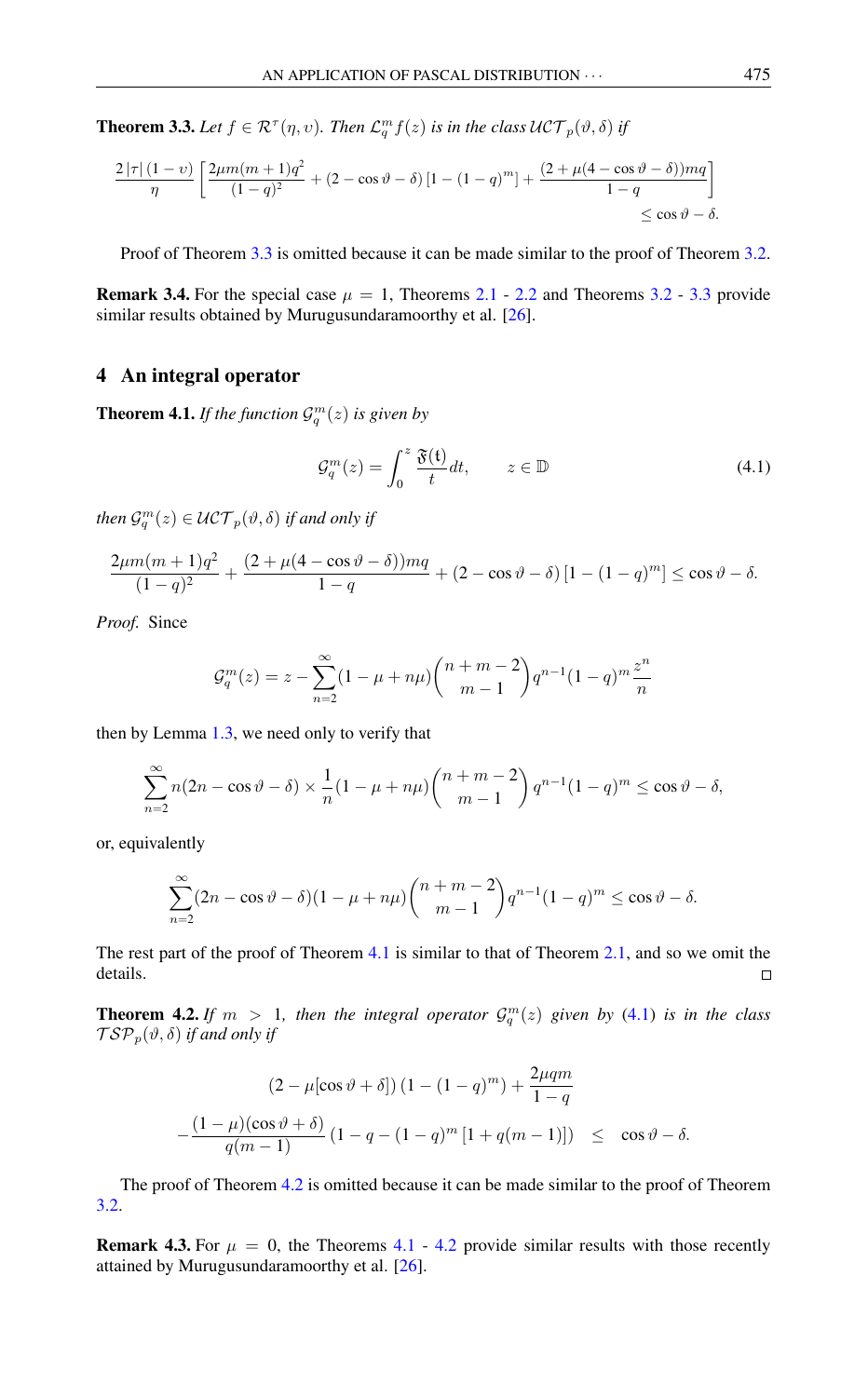## 5 Corollaries and consequences

By giving the special value to the parameter  $\delta = 0$  in Theorems [2.1](#page-3-3) - [2.2,](#page-3-4) [3.2](#page-5-1) - [3.3](#page-6-0) and [4.1](#page-6-1) - [4.2](#page-6-3) we obtain the following corollaries.

<span id="page-7-7"></span>**Corollary 5.1.** *If*  $m \geq 1$ *, then*  $\mathfrak{F}(z) \in \mathcal{TSP}_p(\vartheta)$  *if and only if* 

$$
\frac{2\mu m(m+1)q^2}{(1-q)^2} + \frac{(2+\mu(4-\cos\vartheta))q m}{1-q} + (2-\cos\vartheta)[1-(1-q)^m] \le \cos\vartheta.
$$

**Corollary 5.2.** *If*  $m \geq 1$ *, then*  $\mathfrak{F}(z)$  *is in*  $\mathcal{UCT}_p(\vartheta)$  *if and only if* 

$$
\frac{2\mu q^3 m(m+1)(m+2)}{(1-q)^3} + \frac{q^2 m(m+1)(2+\mu[12-\cos\vartheta])}{(1-q)^2}
$$

$$
+\frac{q m}{1-q}(6-\cos\vartheta+\mu[14-2\cos\vartheta])+(2\mu+2-\cos\vartheta)[1-(1-q)^m] \leq \cos\vartheta.
$$

**Corollary 5.3.** Let  $m > 1$  and  $f \in \mathcal{R}^{\tau}(\eta, v)$ . Then  $\mathcal{L}_q^m f(z)$  is in the class  $\mathcal{TSP}_p(\vartheta)$  if

$$
\frac{2|\tau|(1-\nu)}{\eta} \left[ (2-\mu\cos\vartheta)\left(1-(1-q)^m\right) + \frac{2\mu qm}{1-q} - \frac{(1-\mu)\cos\vartheta}{q(m-1)} \left(1-q-(1-q)^m\left[1+q(m-1)\right]\right) \right] \leq \cos\vartheta.
$$

**Corollary 5.4.** Let  $f \in \mathcal{R}^{\tau}(\eta, v)$ . Then  $\mathcal{L}_q^m f(z)$  is in the class  $\mathcal{U} \mathcal{CT}_p(\vartheta)$  if

$$
\frac{2\left|\tau\right|(1-\upsilon)}{\eta}\left[\frac{2\mu m(m+1)q^2}{(1-q)^2} + (2-\cos\vartheta)\left(1-(1-q)^m\right) + \frac{(2+\mu(4-\cos\vartheta))q m}{1-q}\right] \le \cos\vartheta.
$$

**Corollary 5.5.** If  $m \geq 1$ , then the integral operator  $\mathcal{G}_q^m(z)$  given by [\(4.1\)](#page-6-2) is in the class  $\mathcal{UCT}_p(\vartheta)$ *if and only if*

$$
\frac{2\mu m(m+1)q^2}{(1-q)^2} + \frac{(2+\mu(4-\cos\vartheta))q m}{1-q} + (2-\cos\vartheta)[1-(1-q)^m] \le \cos\vartheta.
$$

<span id="page-7-8"></span>**Corollary 5.6.** *If*  $m > 1$ , then the integral operator  $\mathcal{G}_q^m(z)$  given by [\(4.1\)](#page-6-2) is in the class  $\mathcal{TSP}_p(\vartheta)$ *if and only if*

$$
(2 - \mu[\cos \vartheta]) (1 - (1 - q)^m) + \frac{2\mu qm}{1 - q} - \frac{(1 - \mu)(\cos \vartheta)}{q(m - 1)} (1 - q - (1 - q)^m [1 + q(m - 1)]) \le \cos \vartheta.
$$

**Remark 5.7.** For  $\mu = 0$ , the Corollaries [5.1](#page-7-7) - [5.6](#page-7-8) which correspond the results very recently reached by Murugusundaramoorthy et al. [\[26\]](#page-8-20).

### <span id="page-7-0"></span>References

- <span id="page-7-2"></span>[1] Al-Hawary T, Frasin BA, Uniformly analytic functions with varying arguments, An. Univ. Oradea Fasc. Mat. 23 (2016), no. 1, 37–44.
- <span id="page-7-4"></span>[2] Cho NE, Woo SY, Owa S, Uniform convexity properties for hypergeometric functions, Fract. Calc. Appl. Anal. 5 (2002), no. 3, 303–313. MR1922272
- [3] Dixit KK, Pal SK, On a class of univalent functions related to complex order, Indian J. Pure Appl. Math. 26 (1995), no. 9, 889–896.
- <span id="page-7-5"></span>[4] El-Ashwah RM. Kota WY, Some condition on a Poisson distribution series to be in subclasses of univalent functions, Acta Univ. Apulensis Math. Inform. No. 51 (2017), 89–103.
- <span id="page-7-3"></span>[5] El-Deeb SM, Bulboacă T, Dziok J, Pascal distribution series connected with certain subclasses of univalent functions, Kyungpook Math. J. 59 (2019), no. 2, 301–314.
- <span id="page-7-1"></span>[6] Frasin BA, Comprehensive family of uniformly analytic functions, Tamkang J. Math. 36 (2005), no. 3, 243–254.
- <span id="page-7-6"></span>[7] Frasin BA, Poisson distribution series on a general class of analytic functions, Acta et Comment. Univ. Tartu. de Math, Volume 24, Number 2, 2020, 241-251.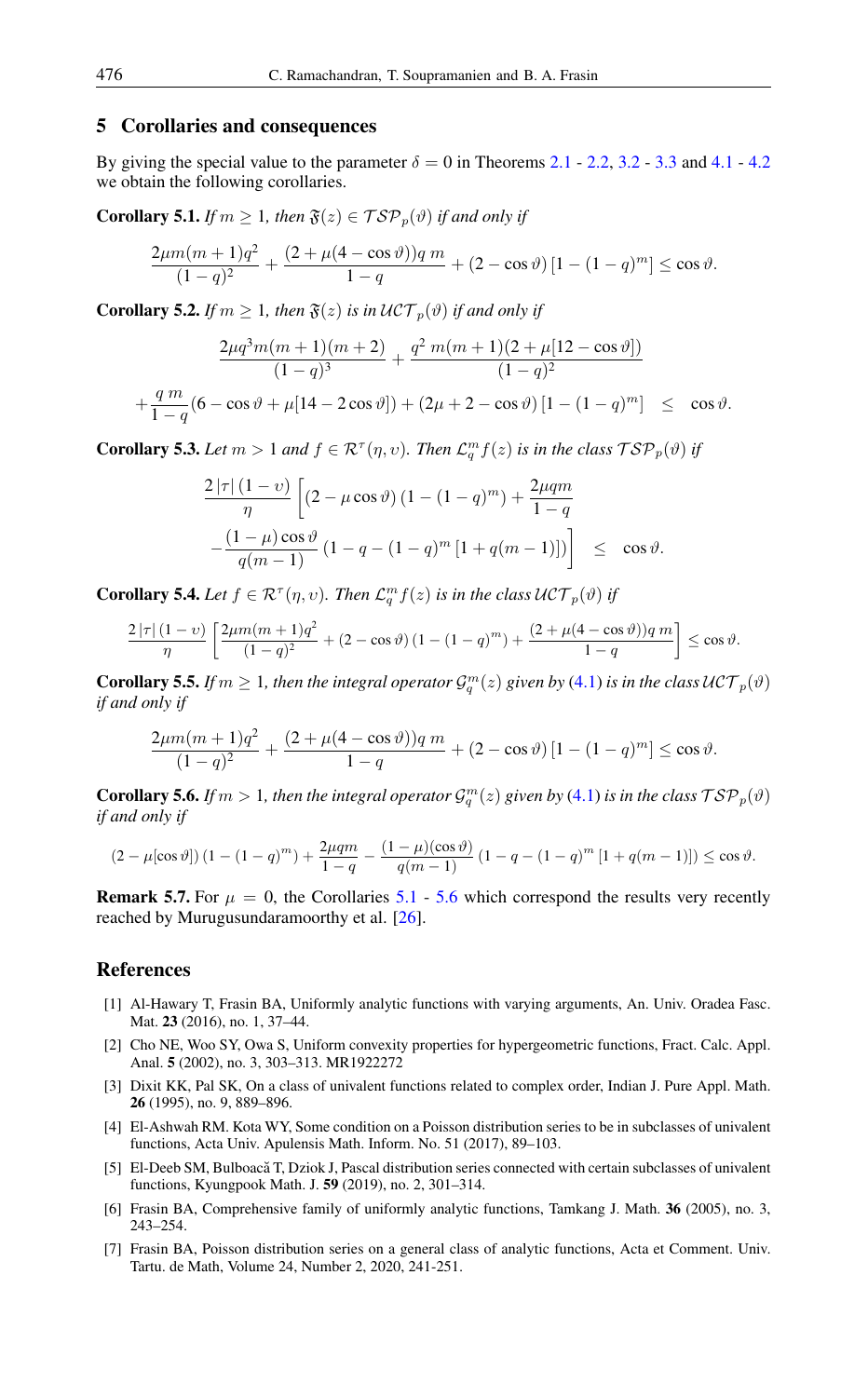- [8] Frasin BA, On certain subclasses of analytic functions associated with Poisson distribution series, Acta Univ. Sapientiae, Mathematica, 11, 1 (2019) 78–86.
- [9] Frasin BA, Subclasses of analytic functions associated with Pascal distribution series, Adv. Theory Nonlinear Anal. Appl. 4 (2020) No. 2, 92–99.
- [10] Frasin BA, Gharaibeh MM, Subclass of analytic functions associated with Poisson distribution series, Afr. Mat. (2020). https://doi.org/10.1007/s13370-020-00788-z.
- [11] Frasin BA, Aydoğan SM, Pascal distribution series for subclasses of analytic functions associated with conic domains, Afr. Mat. https://doi.org/10.1007/s13370-020-00813-1.
- [12] Frasin BA, Aldawish I, On subclasses of uniformly spirallike functions associated with generalized Bessel functions, J. Funct. Spaces, Volume 2019, Article ID 1329462, 6 pages.
- [13] Frasin BA, Swamy SR and Wanas AK, Subclasses of starlike and convex functions associated with Pascal distribution series, Kyungpook Math. J. 61(2021), 99-110.
- [14] Frasin BA, Porwal S, Yousef F, Subclasses of starlike and convex functions associated with Mittag-Lefflertype Poisson distribution series, Montes Taurus J. Pure Appl. Math. X (X), 1–8, 2021
- [15] Frasin BA, Darus M, Subclass of analytic functions defined by  $q$  derivative operator associated with Pascal distribution series, AIMS Mathematics, 2021, Volume 6, Issue 5: 5008-5019.
- <span id="page-8-13"></span>[16] Frasin BA, Murugusundaramoorthy G, Yalçin S. Subclass of analytic functions associated with Pascal distribution series, Bull. Transilv. Univ. Braşov, Ser. III, Math. Inform. Phys. Vol. 13(62), No. 2 - 2020. Series III: Mathematics, Informatics, Physics, 521-528.
- <span id="page-8-3"></span>[17] Frasin BA, Quasi-Hadamard product of certain classes of uniformly analytic functions, Gen. Math. 16 (2008), no. 2, 29–35.
- <span id="page-8-9"></span>[18] Frasin BA, Al-Hawary T, Yousef F, Necessary and sufficient conditions for hypergeometric functions to be in a subclass of analytic functions, Afr. Mat. 30 (2019), no. 1-2, 223–230.
- <span id="page-8-5"></span>[19] Goodman AW, On uniformly starlike functions, J. Math. Anal. Appl. 155 (1991), no. 2, 364–370.
- <span id="page-8-4"></span>[20] Goodman AW, On uniformly convex functions, Ann. Polon. Math. 56 (1991), no. 1, 87–92.
- <span id="page-8-6"></span>[21] Kanas S, Wisniowska A, Conic regions and k-uniform convexity, J. Comput. Appl. Math. 105 (1999), no. 1-2, 327–336.
- <span id="page-8-7"></span>[22] Kanas S, Wisniowska A, Conic domains and starlike functions, Rev. Roumaine Math. Pures Appl. 45 (2000), no. 4, 647–657 (2001).
- <span id="page-8-10"></span>[23] Merkes EP, Scott WT, Starlike hypergeometric functions, Proc. Amer. Math. Soc. 12 (1961), 885–888.
- <span id="page-8-14"></span>[24] Murugusundaramoorthy G, Subclasses of starlike and convex functions involving Poisson distribution series, Afr. Mat. 28 (2017), no. 7-8, 1357–1366.
- <span id="page-8-15"></span>[25] Murugusundaramoorthy G, Vijaya K, Porwal S. Some inclusion results of certain subclass of analytic functions associated with Poisson distribution series, Hacet. J. Math. Stat. 45 (2016), no. 4, 1101–1107.
- <span id="page-8-20"></span>[26] Murugusundaramoorthy G, Frasin BA, Al-Hawary T. Uniformly convex spiral functions and uniformly spirallike function associated with Pascal distribution series, Mat. Bohem. In press.
- <span id="page-8-16"></span>[27] Porwal S, An application of a Poisson distribution series on certain analytic functions, J. Complex Anal. 2014, Art. ID 984135, 3 pp.
- <span id="page-8-17"></span>[28] Porwal S, Mapping properties of generalized Bessel functions on some subclasses of univalent functions, An. Univ. Oradea Fasc. Mat. 20 (2013), no. 2, 51–60.
- <span id="page-8-18"></span>[29] Porwal S, Kumar M, A unified study on starlike and convex functions associated with Poisson distribution series, Afr. Mat. 27 (2016), no. 5-6, 1021–1027.
- <span id="page-8-12"></span>[30] Ramachandran C, Vanitha L, Murugusundaramoorthy G, Starlike And Uniformly Convex Functions Involving Generalized Hypergeometric Function, Int. J. Pure Appl. Math., 92, no. 5, 2014, 691-701.
- <span id="page-8-19"></span>[31] Ramachandran C, Vanitha L, Kanas S, Certain results on q-starlike and q-convex error functions, Math. Slovaca 68 (2018), no. 2, 361–368.
- <span id="page-8-1"></span>[32] Ravichandran V, Selvaraj C, Rajagopal R, On uniformly convex spiral functions and uniformly spirallike functions, Soochow J. Math. 29 (2003), no. 4, 393–405.
- <span id="page-8-8"></span>[33] Rønning F, On starlike functions associated with parabolic regions, Ann. Univ. Mariae Curie-Skłodowska Sect. A 45 (1991), 117–122 (1992).
- <span id="page-8-2"></span>[34] Rønning F, Uniformly convex functions and a corresponding class of starlike functions, Proc. Amer. Math. Soc. 118 (1993), no. 1, 189–196.
- <span id="page-8-0"></span>[35] Selvaraj C, Geetha R, On subclasses of uniformly convex spirallike functions and corresponding class of spirallike functions, Int. J. Contemp. Math. Sci. 5 (2010), no. 37-40, 1845–1854.
- <span id="page-8-11"></span>[36] Silverman H, Starlike and convexity properties for hypergeometric functions, J. Math. Anal. Appl. 172 (1993), no. 2, 574–581.